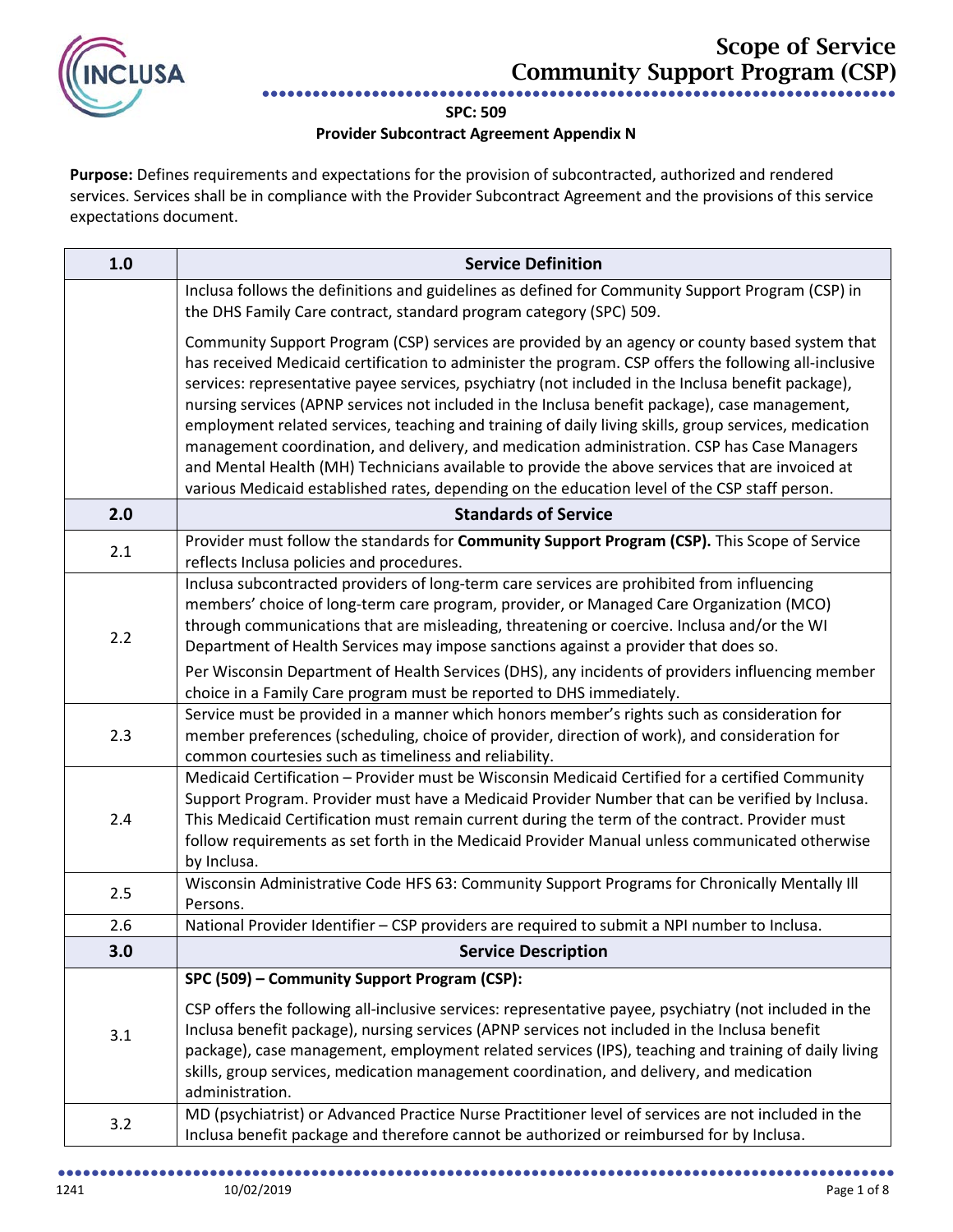| 3.3 | The comprehensive assessment and care plan is the responsibility of Inclusa. Inclusa contracts with<br>CSP programs for the program services. Subcontracted CSP staff and the Inclusa team will work<br>collaboratively to serve the member best.                                                                                                                                                          |
|-----|------------------------------------------------------------------------------------------------------------------------------------------------------------------------------------------------------------------------------------------------------------------------------------------------------------------------------------------------------------------------------------------------------------|
|     | In terms of the roles of each organization, the Inclusa team makes the funding decisions for the care<br>plan for each member. The CSP licensed mental health professional, together with the member,<br>determine the appropriate treatment plan.                                                                                                                                                         |
|     | Regular communication and collaboration between the CSP program and the Inclusa team is<br>essential to ensure that the CSP team is well informed about the member's overall health and the<br>Inclusa team is apprised of the member's mental health status and functioning to ensure<br>appropriate services and supports are in place for remediation of the members mental health<br>condition.        |
|     | Services included in CSP include:                                                                                                                                                                                                                                                                                                                                                                          |
|     | 1) CSP assessments (in collaboration with the Inclusa team)<br>An initial assessment (DHS 107.13[6][a]1., Wis. Admin. Code) is covered only when the<br>member is first admitted to the CSP and following discharge from a hospital after a short-<br>term stay, per DHS 107.13(6)(b)2., Wis. Admin. Code.<br>2) CSP case management (coordinating services listed below in collaboration with the Inclusa |
|     | team)                                                                                                                                                                                                                                                                                                                                                                                                      |
|     | 3) Psychosocial rehabilitation services                                                                                                                                                                                                                                                                                                                                                                    |
|     | a. Employment-related services (IPS)                                                                                                                                                                                                                                                                                                                                                                       |
|     | b. Social or recreational skill training                                                                                                                                                                                                                                                                                                                                                                   |
|     | c. Assistance with and supervision of activities of daily living                                                                                                                                                                                                                                                                                                                                           |
| 3.4 | d. Other support services: obtaining necessary services, entitlements, living                                                                                                                                                                                                                                                                                                                              |
|     | accommodations, supporting healthy interpersonal relationships and transactions,<br>etc.                                                                                                                                                                                                                                                                                                                   |
|     | 4) CSP treatment plan development and review (in collaboration with the Inclusa team)                                                                                                                                                                                                                                                                                                                      |
|     | <b>CSP</b> treatment services:<br>5)                                                                                                                                                                                                                                                                                                                                                                       |
|     | Individual, family, and group psychotherapy<br>а.                                                                                                                                                                                                                                                                                                                                                          |
|     | b. Symptom management or supportive psychotherapy                                                                                                                                                                                                                                                                                                                                                          |
|     | c. Medication administration and monitoring (purchase of prescription medications is<br>not included in the Inclusa benefit package and is billable via the member's Forward<br>Health card)                                                                                                                                                                                                               |
|     | d. CSP crisis intervention                                                                                                                                                                                                                                                                                                                                                                                 |
|     | Psychological evaluations (psychiatric evaluation is not included in the Inclusa benefit<br>6)<br>package and is billable via the member's Forward Health card)                                                                                                                                                                                                                                            |
| 3.5 | Services that do not meet CSP Program Requirements                                                                                                                                                                                                                                                                                                                                                         |
|     | Examples of covered services that do not meet program requirements include the following:                                                                                                                                                                                                                                                                                                                  |
|     | Services for which records or other documentation were not prepared or maintained.<br>1)<br>2)                                                                                                                                                                                                                                                                                                             |
|     | Services for which the provider fails to meet any or all of the requirements of DHS 106.03,<br>Wis. Admin. Code, including, but not limited to, the requirements regarding timely                                                                                                                                                                                                                          |
|     | submission of claims.                                                                                                                                                                                                                                                                                                                                                                                      |
|     | Services that fail to comply with requirements or state and federal statutes, rules, and<br>3)                                                                                                                                                                                                                                                                                                             |
|     | regulations.<br>Services provided by a provider who fails or refuses to provide access to records.                                                                                                                                                                                                                                                                                                         |
|     | 4)                                                                                                                                                                                                                                                                                                                                                                                                         |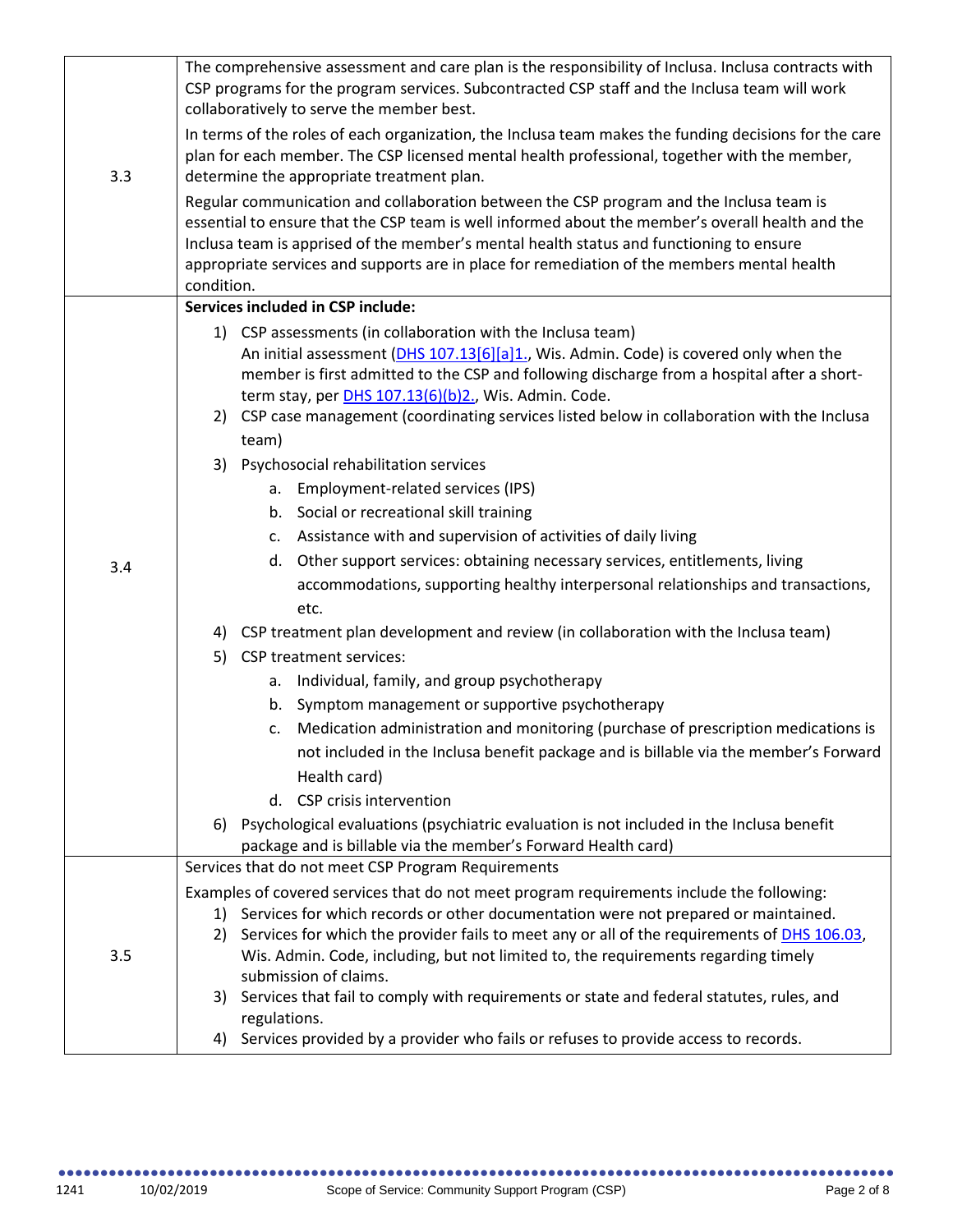| 4.0 | <b>Units of Service and Reimbursement Guidelines</b>                                                                                                                                             |
|-----|--------------------------------------------------------------------------------------------------------------------------------------------------------------------------------------------------|
|     | <b>Community Support Program (CSP)</b>                                                                                                                                                           |
| 4.1 | SPC 509, Procedure Code H0034, H0039                                                                                                                                                             |
|     | Service is billed with the indicated SPC and procedure code at the quarter hour rate as defined in<br>Appendix A of the Provider Subcontract Agreement and within the published Z code packages. |
|     | The Family Care benefit package includes CSP services with the exception of the physician                                                                                                        |
|     | (psychiatrist) services. CSP services are reimbursed at Medicaid established rates.                                                                                                              |
|     | Family Care members receive physician services through the Medicaid program utilizing their                                                                                                      |
| 4.2 | Forward Health Card. CSP provider will invoice Medicaid for CSP psychiatric services which are<br>funded by Medicaid fee for service under the outpatient services category.                     |
|     | For people enrolled in Family Care, the local county is not responsible for the non-federal share of<br>CSP.                                                                                     |
|     | MCO's pay both the federal and non-federal share of CSP services, with the exception of psychiatric<br>services.                                                                                 |
| 4.3 | CSP services will be authorized at a package level (Z8000). Claims will be invoiced using the<br>applicable MA allowable Procedure Code and Modifiers as listed in the Z code package.           |
|     | Telephone contacts between members and CSP staff. Inclusa will authorize and reimburse for                                                                                                       |
| 4.4 | telephone contacts only when they involve a case management crisis or emergency service or when<br>they are specifically identified in the treatment plan as a necessary element of the member's |
|     | treatment.                                                                                                                                                                                       |
| 4.5 | Staff travel time to deliver covered CSP services. Travel is included in the authorization as part of<br>the covered services.                                                                   |
| 5.0 | <b>Staff Qualifications and Training</b>                                                                                                                                                         |
|     | Caregiver Background Checks - Providers will comply with all applicable standards and/or                                                                                                         |
| 5.1 | regulations related to caregiver background checks as well as comply with the Inclusa Provider                                                                                                   |
|     | <b>Policy on Caregiver Background Checks.</b><br>Employees shall be trained according to the requirements to carry out responsibilities set forth in                                             |
| 5.2 | Medicaid guidelines and Wisconsin Administrative Code HFS 63.                                                                                                                                    |
| 5.3 | The CSP agency must ensure that the direct service staff are qualified by having education and/or                                                                                                |
|     | experience in providing services to the target population.                                                                                                                                       |
|     | Provider agency must orient and train their staff on the Family Care Program, Inclusa, and<br>Commonunity™, the trademarked care management model of Inclusa. Support materials regarding        |
| 5.4 | the Family Care Program and Commonunity <sup>™</sup> are available on the Inclusa website at                                                                                                     |
|     | www.inclusa.org.                                                                                                                                                                                 |
|     | The CSP agency must ensure that staff have received training on the following subjects pertaining to<br>the individuals served:                                                                  |
|     | 1) Policy, procedures and expectations of Inclusa and the CSP agency including training on:                                                                                                      |
|     | Member rights and responsibilities                                                                                                                                                               |
|     | Provider rights and responsibilities                                                                                                                                                             |
|     | Record keeping and reporting                                                                                                                                                                     |
|     | Confidentiality laws and regulations<br>Effective teaching styles                                                                                                                                |
| 5.5 | Adapting teaching styles to individual learning style                                                                                                                                            |
|     | Documentation/data collection                                                                                                                                                                    |
|     | Other information deemed necessary and appropriate                                                                                                                                               |
|     | Information about individuals to be served including information on individual's specific<br>2)                                                                                                  |
|     | disabilities, abilities, needs, functional deficits, strengths and preferences. This training                                                                                                    |
|     | should be person specific for the people to be served.<br>Recognizing and appropriately responding to all conditions that might adversely affect the<br>3)                                       |
|     | member's health and safety including how to respond to emergencies and Critical Incidents.                                                                                                       |
|     |                                                                                                                                                                                                  |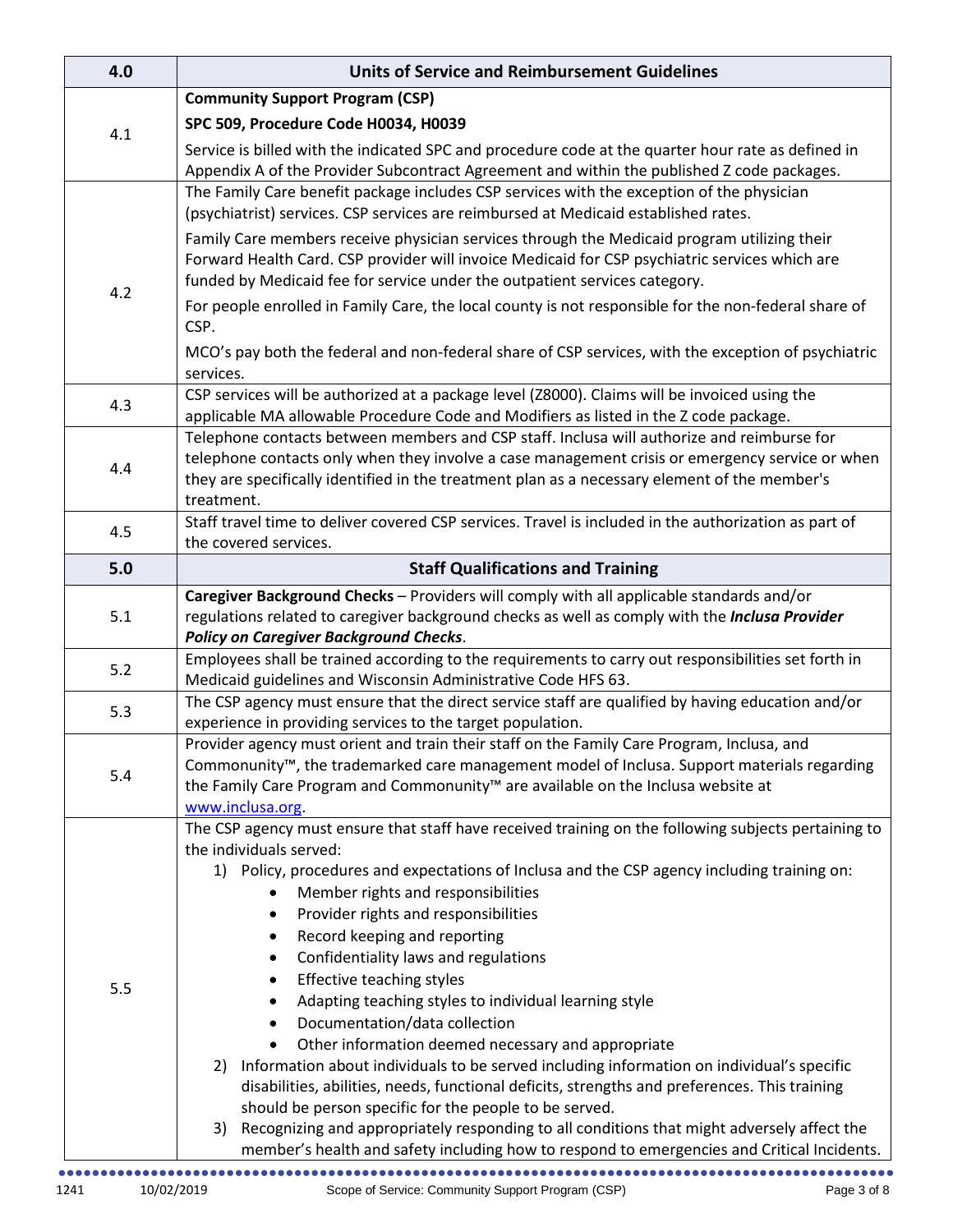|     | Providers shall ensure that CSP staff are knowledgeable in the adaption and use of<br>4)                                                                                 |
|-----|--------------------------------------------------------------------------------------------------------------------------------------------------------------------------|
|     | specialized equipment and in the modification of the member environments and that these                                                                                  |
|     | staff complete regular training/continuing education coursework to maintain/update their                                                                                 |
|     | level of expertise.                                                                                                                                                      |
|     | Interpersonal and communication skills and appropriate attitudes for working effectively<br>5)<br>with members. These include:                                           |
|     | Understanding the principles of person-centered services                                                                                                                 |
|     |                                                                                                                                                                          |
|     | Member rights                                                                                                                                                            |
|     | Cultural, linguistic and ethnic differences                                                                                                                              |
|     | Active listening                                                                                                                                                         |
|     | How to respond with emotional support and empathy                                                                                                                        |
|     | Ethics in dealing with members, family and other providers                                                                                                               |
|     | Conflict Resolution and behavior support techniques                                                                                                                      |
|     | Maintaining appropriate personal and professional boundaries with member's                                                                                               |
|     | served                                                                                                                                                                   |
|     | Other topics relevant to the population to be served                                                                                                                     |
| 5.6 | Staff shall be trained in recognizing abuse and neglect and reporting requirements.                                                                                      |
| 6.0 | <b>Supervision and Staff Adequacy</b>                                                                                                                                    |
|     | The provider agency shall maintain adequate staffing to meet the needs of members referred by                                                                            |
| 6.1 | Inclusa and accepted by the agency for service.                                                                                                                          |
|     | Providers must have an acceptable backup procedure, including notification of member and agency                                                                          |
| 6.2 | when provider is unable to show for a scheduled visit.                                                                                                                   |
|     | Provider agency will ensure:                                                                                                                                             |
|     | Staff are supervised and assessed to assure they are working effectively and collaboratively                                                                             |
|     | with members by conducting adequate on-site supervision and review.                                                                                                      |
|     | Performance issues with staff are addressed promptly and Inclusa teams are kept informed<br>$\bullet$                                                                    |
| 6.3 | about significant issues that affect the Inclusa member.                                                                                                                 |
|     | Supervisory staff are involved in assessment, goal planning and tracking, and supervision for                                                                            |
|     | Inclusa members.                                                                                                                                                         |
|     | Provider staff are working collaboratively and communicating effectively with Inclusa staff.                                                                             |
| 7.0 | <b>Service Referral and Authorization</b>                                                                                                                                |
|     | The Inclusa team will provide a written service referral form to the provider agency which specifies                                                                     |
| 7.1 | the expected outcomes, amount, frequency and duration of services.                                                                                                       |
|     |                                                                                                                                                                          |
|     | The provider agency must notify the Inclusa team within 5 business days of receiving a referral                                                                          |
|     | regarding the ability to accept the member for services. If the referral is accepted, notification                                                                       |
| 7.2 | should also include the anticipated start date or any delays in staffing by the requested start date.                                                                    |
|     | The provider agency must continue to report status of an open referral on a weekly basis to the                                                                          |
|     | Inclusa team until the referral is filled.                                                                                                                               |
|     | The Inclusa team will issue a new written referral form when the tasks assigned, amount, frequency                                                                       |
| 7.3 | or duration of the service changes.                                                                                                                                      |
|     | The provider agency will retain copies of the referral forms in the agency file as proof of                                                                              |
| 7.4 | authorization.                                                                                                                                                           |
|     |                                                                                                                                                                          |
|     |                                                                                                                                                                          |
|     | Process for new referrals:                                                                                                                                               |
|     | The initial referral for CSP services can be made with a phone call to CSP Supervisor by the<br>1)                                                                       |
|     | Inclusa team.                                                                                                                                                            |
| 7.5 | Inclusa team will then complete the CSP referral and fax this to the CSP Supervisor.<br>2)                                                                               |
|     | Inclusa team will also fax any relevant information that will assist in determining eligibility<br>3)                                                                    |
|     | and potential placement on the waiting list. Information to be sent may include: Inclusa<br>team case notes, Social and Health Assessments, and Member Centered Plan(s). |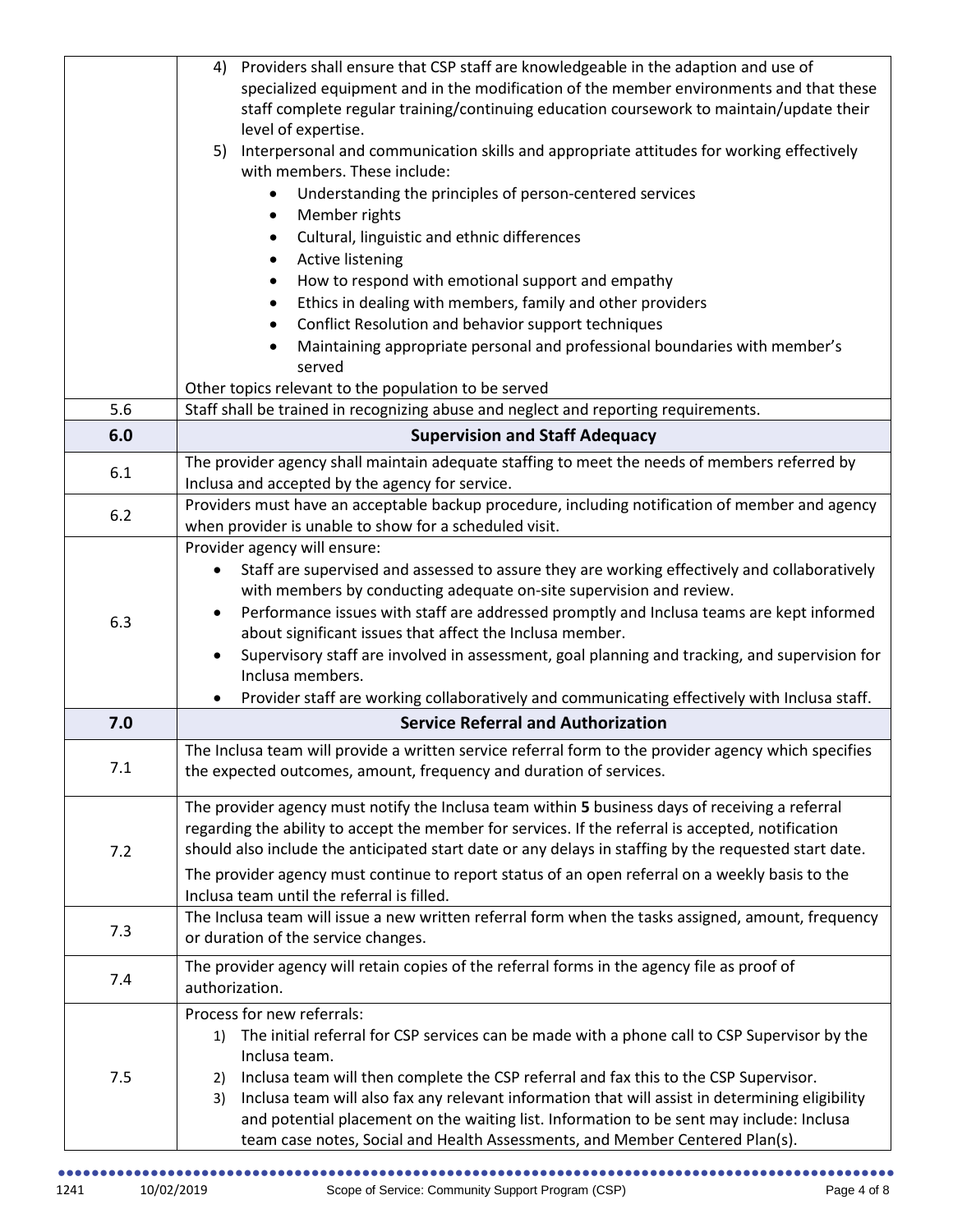|     | The CSP Supervisor will review the CSP referral and any attached information, on a weekly<br>4)<br>basis, to determine eligibility and placement on the waiting list.<br>CSP Supervisor will contact the Inclusa team to notify them of the member's placement on<br>5)                                                                                                                                                                                 |
|-----|---------------------------------------------------------------------------------------------------------------------------------------------------------------------------------------------------------------------------------------------------------------------------------------------------------------------------------------------------------------------------------------------------------------------------------------------------------|
|     | the waiting list and an approximate timeframe for the member's admission to the program,<br>once they are determined eligible. This initial contact must be made within one week of the<br>member's placement on the waiting list.                                                                                                                                                                                                                      |
|     | Once approved for admission to CSP, the CSP Case Manager will request authorization for<br>6)<br>Inclusa funding by contacting the Inclusa team. Inclusa will continue to fund one hour per<br>month of billable time for case supervision by CSP Supervisor                                                                                                                                                                                            |
|     | The initial authorization for CSP services from Inclusa will include the initial assessment and<br>treatment plan development. The CSP provider will submit the assessment and initial treatment<br>plan to Inclusa upon completion.                                                                                                                                                                                                                    |
| 7.6 | Once received and reviewed by the Inclusa team, the Inclusa team and CSP Case Manager will<br>discuss and agree upon a set number of authorized CSP Case Manager and/or MH Technician hours<br>per week (or per month) for member contact and support, any other CSP services appropriate for<br>the Inclusa member, as well as determine the appropriate level of billing (Technician, Bachelor's, or<br>Master's level rate).                         |
|     | Inclusa team will document agreed upon hours using the authorization and referral form and<br>submit written document to CSP agency.                                                                                                                                                                                                                                                                                                                    |
|     | <b>Authorizations for Member Services</b>                                                                                                                                                                                                                                                                                                                                                                                                               |
|     | The Inclusa Provider Portal is used by providers to obtain information about current authorizations.<br>In addition, the provider must use the portal to acknowledge all new authorizations. The provider<br>agency is responsible for ensuring that only currently employed and authorized staff have access to<br>the provider portal, and for using the member authorization information available on the portal to<br>bill for services accurately. |
| 7.7 | For authorization needs such as new authorizations, additional units, or missing authorizations,<br>during normal Inclusa business hours (8:00 a.m. to 4:30 p.m.) the provider should contact the<br>Inclusa team (Community Resource Coordinator or Health and Wellness Coordinator).                                                                                                                                                                  |
|     | If your authorization request is an emergent need impacting the member's health and safety and<br>you cannot reach the Inclusa team:                                                                                                                                                                                                                                                                                                                    |
|     | During Inclusa business hours - call 1-877-622-6700 and press 0 for assistance.                                                                                                                                                                                                                                                                                                                                                                         |
|     | After Inclusa business hours - call 1-877-622-6700 and press 9 to be connected to our<br>$\bullet$<br>after-hours support.                                                                                                                                                                                                                                                                                                                              |
|     | Questions regarding billing or claims for current CSP authorizations and requests for Provider Portal<br>assistance should be directed to the Inclusa Residential-CSL-NH-Therapy Support Team at ACS-<br>Residential-CSL-NH-Therapy@inclusa.org or 1-888-544-9353, ext. 6.                                                                                                                                                                              |
| 8.0 | <b>Communication, Documentation and Reporting Requirements</b>                                                                                                                                                                                                                                                                                                                                                                                          |
|     | Inclusa communicates with providers regularly in the following formats:<br>Vendor forums<br>$\bullet$<br>Mass notifications via email, fax, or mail<br>٠<br>Notices for expiring credentialing<br>$\bullet$                                                                                                                                                                                                                                             |
| 8.1 | Notices are sent to providers via email when the provider has email available to ensure timeliness<br>of communication.                                                                                                                                                                                                                                                                                                                                 |
|     | Provider agencies are required to ensure Inclusa Community Resources/Provider Relations (CR/PR)<br>staff, Inclusa teams, guardians and other identified members of the interdisciplinary team for a<br>member have accurate and current provider contact information to include address, phone<br>numbers, fax numbers, and email addresses.                                                                                                            |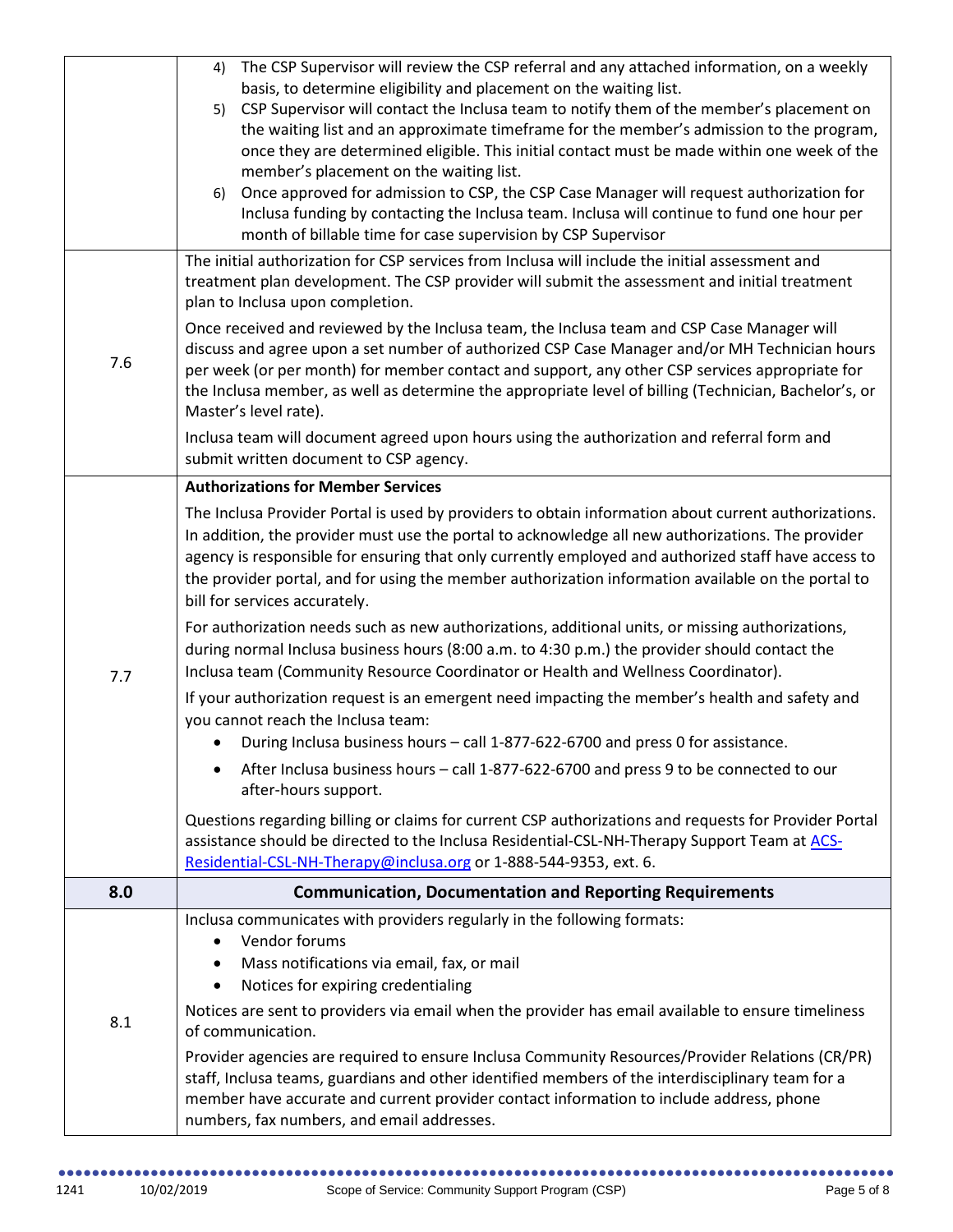|     | Providers can update their information by submitting the Provider Contact Information Form at                                                                                                     |
|-----|---------------------------------------------------------------------------------------------------------------------------------------------------------------------------------------------------|
|     | www.inclusa.org/providers/resources, or by contacting Provider Relations at 608-785-3623 or                                                                                                       |
|     | ProviderRelations@inclusa.org.                                                                                                                                                                    |
|     | In the event that the CSP provider and Inclusa differ in regards to the approach used to assist the                                                                                               |
| 8.2 | member in achieving their outcomes/goals, staff from both agencies can consult with the CSP                                                                                                       |
|     | Supervisor, the Inclusa Member Support Manager, the CSP psychiatrist, and/or the Inclusa                                                                                                          |
|     | Behavioral Health team.<br>The provider agency shall report to the Inclusa team whenever:                                                                                                         |
|     | 1) There is a change in service provider                                                                                                                                                          |
| 8.3 | There is a change in the member's needs or abilities<br>2)                                                                                                                                        |
|     | The member or provider is not available for scheduled services (within 24 hours unless an<br>3)                                                                                                   |
|     | alternate date is scheduled between provider and member)                                                                                                                                          |
|     | The provider agency shall give at least 30 days' advance notice to the Inclusa team when it is unable                                                                                             |
|     | to provide authorized services to an individual member. The provider agency shall be responsible to                                                                                               |
| 8.4 | provide authorized services during this time period.                                                                                                                                              |
|     | The Inclusa team or designated staff person will notify the provider agency when services are to be                                                                                               |
|     | discontinued. The Inclusa team will make every effort to notify the provider at least 30 days in                                                                                                  |
|     | advance.                                                                                                                                                                                          |
|     | Member Progress Reports/Plans (Person Centered Recovery Plans)                                                                                                                                    |
|     | Required CSP reports include the initial treatment plan and assessment.                                                                                                                           |
|     | CSP will complete their initial assessment and treatment plan with recommended services and                                                                                                       |
|     | hours. The initial assessment and treatment plan is sent to the Inclusa team before further                                                                                                       |
|     | authorization will occur.                                                                                                                                                                         |
|     | The Inclusa team will update the referral with recommended CSP's treatment plan's services and                                                                                                    |
| 8.5 | hours and resend to the CSP agency.                                                                                                                                                               |
|     | <b>Submission Timeframes:</b>                                                                                                                                                                     |
|     | CSP provider will submit the CSP 6-month review of the treatment plan to Inclusa upon                                                                                                             |
|     | completion. The Inclusa team will review the CSP treatment plan, the 6-month review of                                                                                                            |
|     | the plan, and progress that has been made on the treatment plan.                                                                                                                                  |
|     | After review of the 6-month review of the CSP treatment plan, Inclusa team will review and                                                                                                        |
|     | update the referral and send the updated referral to CSP provider.                                                                                                                                |
|     | Providers will notify MCO of formal complaints or grievances received from MCO members within                                                                                                     |
| 8.6 | 48 hours of receipt. Written notification of completed complaint investigations will be forwarded to<br>the Inclusa interdisciplinary team.                                                       |
|     |                                                                                                                                                                                                   |
|     | <b>Member Incidents</b>                                                                                                                                                                           |
|     | Provider agencies shall report all member incidents to the Inclusa team. Providers must promptly                                                                                                  |
|     | communicate with the Inclusa team regarding any incidents, situations or conditions that have<br>endangered or, if not addressed, may endanger the health and safety of the member.               |
| 8.7 |                                                                                                                                                                                                   |
|     | Acceptable means of communicating member incidents to the Inclusa team would be via phone, fax<br>or email within 24 hours. Additional documentation of incidents may be requested by the team or |
|     | Inclusa Quality Assurance.                                                                                                                                                                        |
|     | Providers and Inclusa will comply with the <i>Inclusa Incident Reporting Policy</i> which is available on                                                                                         |
|     | the Inclusa website at www.inclusa.org.                                                                                                                                                           |
| 8.8 | CSP Provider will invite the Inclusa team to participate in CSP's Recovery Oriented Treatment                                                                                                     |
|     | Planning meeting with the member.                                                                                                                                                                 |
|     | Inclusa Team will invite CSP Case Manager to participate in the Member Centered Plan (MCP)                                                                                                        |
|     | process with the member.                                                                                                                                                                          |
| 8.9 | The CSP agency must maintain the following documentation; and make available for review by                                                                                                        |
|     | Inclusa upon request:                                                                                                                                                                             |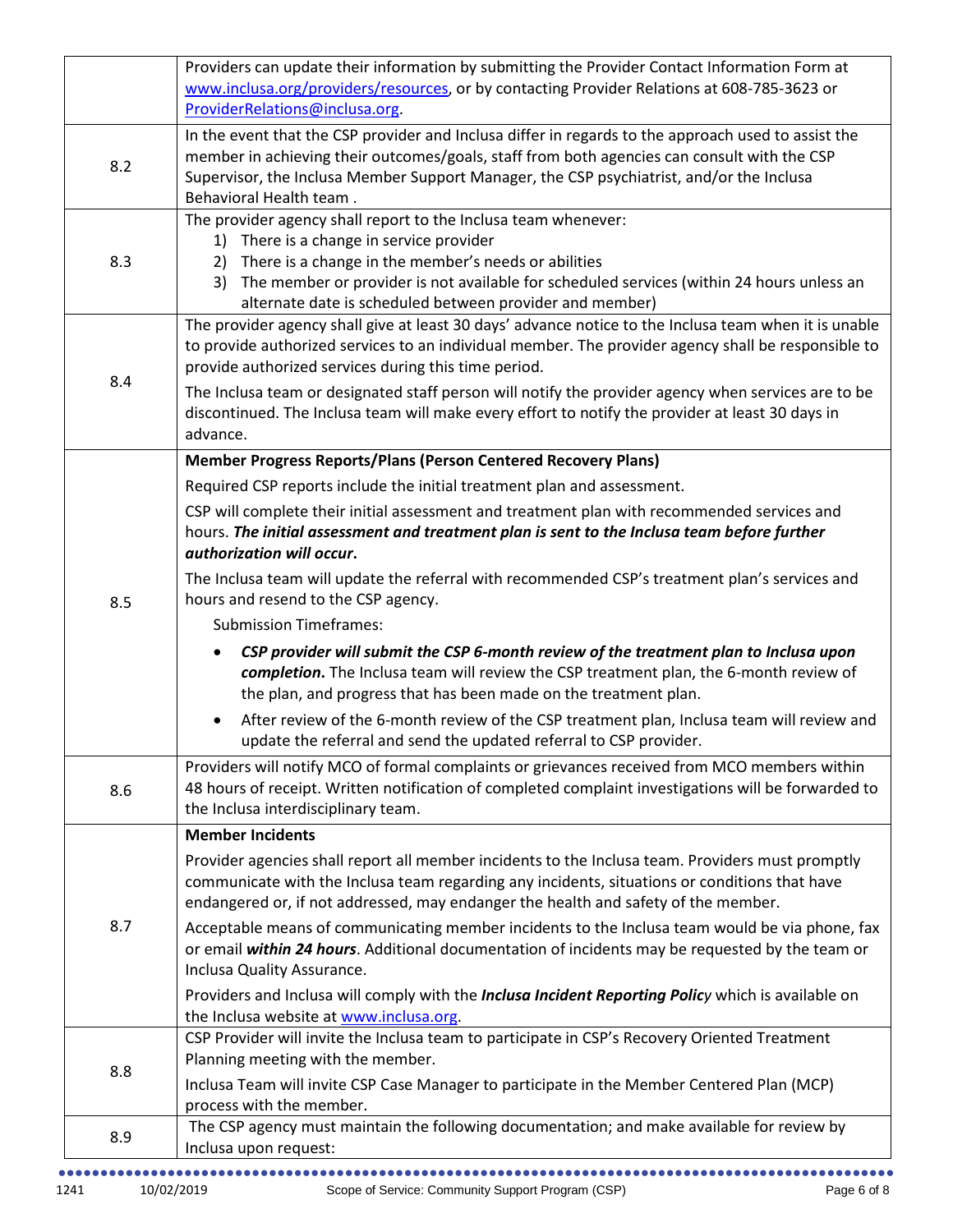|     | Verification of criminal and caregiver and licensing background checks<br>$\bullet$<br>Verification that each CSP staff meets training and experience requirements<br>Documentation related to communications to CSP providers regarding supervision methods<br>by the CSP agency including frequency, intensity and any changes in supervision<br>Written policy and procedure for arranging backup when a care provider is not available.<br>Written procedures for responding to complaints, inappropriate practices or matters<br>qualifying as member-related incidents<br>Written policy and procedure that covers expectation of work rules such as timeliness of<br>scheduled visits, work ethics and reporting variances to the CSP agency supervisor<br>An example of its employee time sheet/visit record document that is used for documenting<br>employee time for payroll and billing purposes.                                                                                                                                                                                                                                                                                                                                                                                                                                      |
|-----|----------------------------------------------------------------------------------------------------------------------------------------------------------------------------------------------------------------------------------------------------------------------------------------------------------------------------------------------------------------------------------------------------------------------------------------------------------------------------------------------------------------------------------------------------------------------------------------------------------------------------------------------------------------------------------------------------------------------------------------------------------------------------------------------------------------------------------------------------------------------------------------------------------------------------------------------------------------------------------------------------------------------------------------------------------------------------------------------------------------------------------------------------------------------------------------------------------------------------------------------------------------------------------------------------------------------------------------------------|
| 9.0 | <b>Quality Assurance</b>                                                                                                                                                                                                                                                                                                                                                                                                                                                                                                                                                                                                                                                                                                                                                                                                                                                                                                                                                                                                                                                                                                                                                                                                                                                                                                                           |
| 9.1 | <b>Purpose</b><br>Inclusa quality assurance activities are a systematic, departmental approach to ensuring and<br>recognizing a specified standard or level of care expected of subcontracted providers. These<br>methodologies are established to review and inspect subcontracted provider performance and<br>compliance.<br>Inclusa will measure a spectrum of outcomes against set standards to elicit the best picture of<br>provider quality.<br>Inclusa provider quality assurance practices:<br>1) Establish the definition of quality services;<br>2) Assess and document performance against these standards; and<br>Detail corrective measures to be taken if problems are detected.<br>3)<br>It is the responsibility of providers and provider agencies to maintain the regulatory and contractual<br>standards as outlined in this section. Inclusa will monitor compliance with these standards to ensure<br>the services purchased are of the highest quality.<br>Resulting action may include recognition of performance at or above acceptable standards, working<br>with the provider to repair and correct performance if it is below an acceptable standard, or action<br>up to termination of services and/or contract should there be failure to achieve acceptable<br>standards and compliance with contract expectations. |
| 9.2 | <b>Quality Performance Indicators</b><br>Legal/Regulatory Compliance- evidenced by regulatory review with no deficiencies, type of<br>deficiency and/or effective and timely response to Statement of Deficiency<br>Education/Training of staff- Effective training of staff members in all aspects of their job,<br>$\bullet$<br>including handling emergency situations. Established procedures for appraising staff<br>performance and for effectively modifying poor performance where it exists.<br>Performance record of contracted activities-<br>tracking of number, frequency, and outcomes of Inclusa Incident Reports related to<br>O<br>provider performance<br>tracking of successful service provision (member achieving goals/outcomes,<br>increased member independence and community participation, etc.)<br>Contract Compliance- formal or informal review and identification of compliance with<br>Inclusa contract terms, provider service expectation terms, applicable policies/procedures<br>for Inclusa contracted providers<br>Availability and Responsiveness- related to referrals or updates to services, reporting and<br>communication activities with Inclusa staff.                                                                                                                                                |
| 9.3 | <b>Inclusa Sources and Activities for Measuring Provider Performance</b><br>Member satisfaction surveys<br>Internal or external complaints and compliments<br>Onsite review/audits                                                                                                                                                                                                                                                                                                                                                                                                                                                                                                                                                                                                                                                                                                                                                                                                                                                                                                                                                                                                                                                                                                                                                                 |